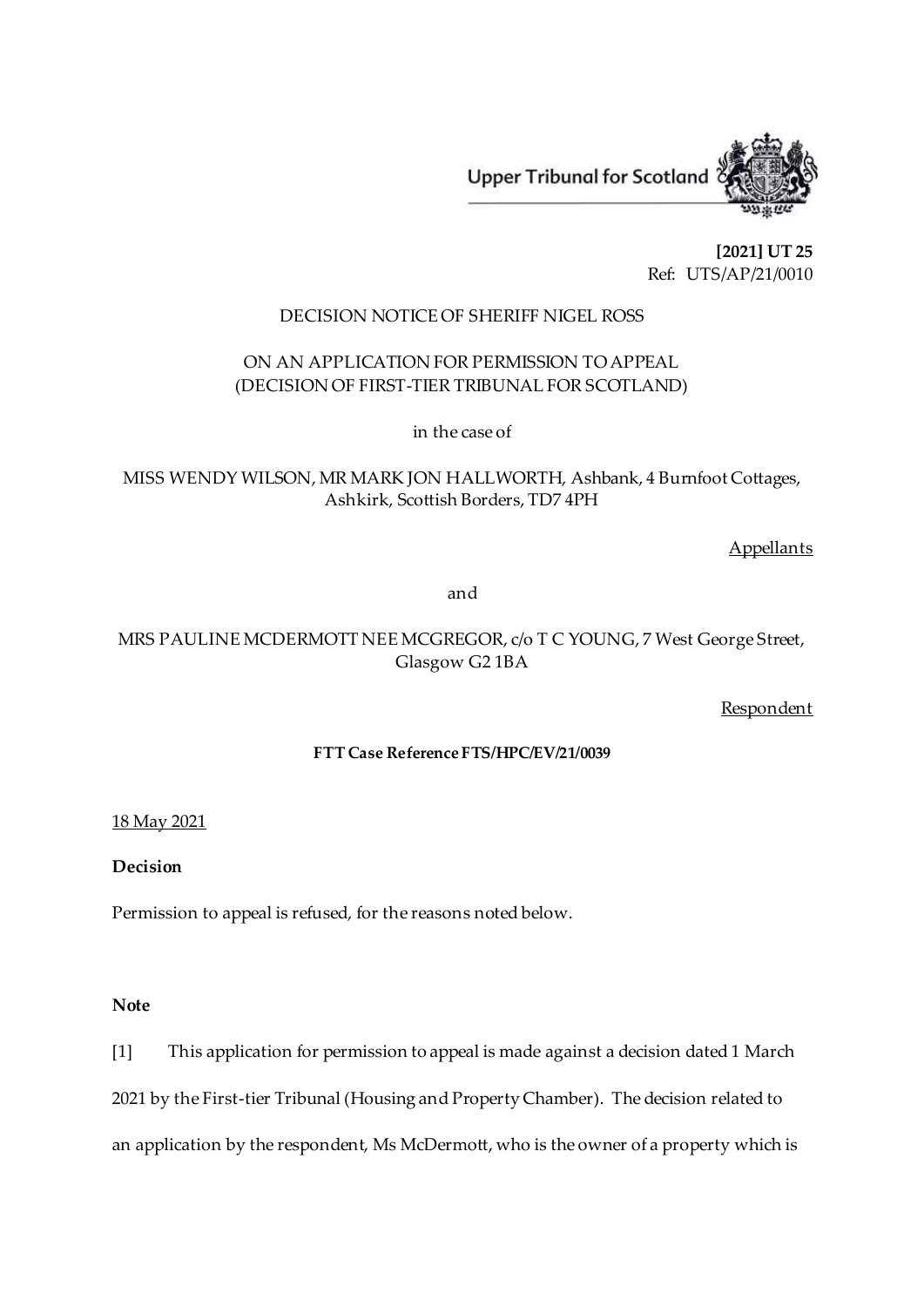currently leased to the applicants. Ms McDermott as landlord sought repossession of the property from the tenants and applicants, Mr Hallworth and Ms Wilson.

[2] Repossession was sought under Schedule 3, Part 1 of the Private Housing (Tenancies) (Scotland) Act 2016. The ground was under paragraph 4(1) of Part 1, namely "that the landlord intends to live in the property". In terms of paragraph 4(2),

"The First-tier Tribunal must find that the ground named by sub-paragraph (1) applies if the landlord intends to occupy the let property as the landlord's only or principal home for at least 3 months*.*"

If the First-tier Tribunal was satisfied that this intent was proved, it had no option but to grant an order for eviction (section 51(1)).

[3] The matter accordingly turned on the evidence led before and accepted by the First-tier Tribunal, as set out in the decision dated 1 March 2021. The evidence available to the tribunal can be summarised for present purposes as follows:

[4] The landlord, Ms McDermott, gave evidence by way of affidavit that she had family ties with the property. Her daughter, partner and granddaughter reside in a neighbouring town. Her daughter is pregnant again. She has elderly parents who she will care for. She will retire to the property, and live there with her husband. Her former husband is buried nearby. She has friends nearby. The garden to the property suits her needs.

[5] Furthermore, she had sold her current home in Callander and was now homeless. She was residing with family and friends, unexpectedly as the respondents had refused to leave after service of a Notice to Leave.

[6] For the respondents, it was said that the landlord had acted duplicitously (based on the fact that on a visit in May 2020 she had not mentioned plans to evict them), that they did not believe she had sold her house in Callander, that it was not reasonable to move them in the midst of a pandemic, that the property next door, which the landlord also owned, would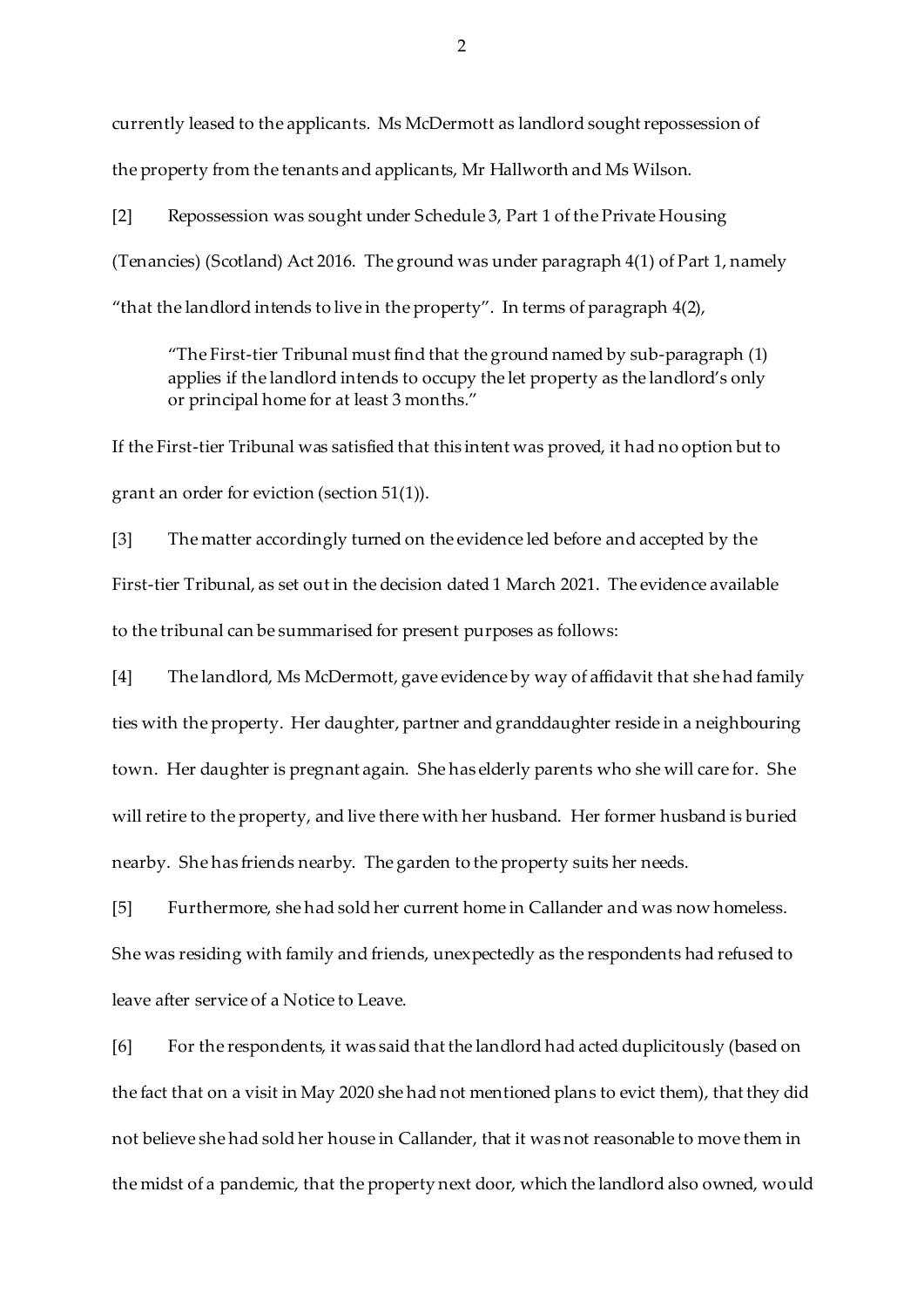be more suitable, that the landlord had failed to compromise with them, that the landlord had acted intimidatingly by parking in the driveway, and that they had been significantly ill.

[7] The First-tier Tribunal found in the landlord's favour. They were satisfied that the landlord's evidence should be accepted. They noted that the applicants regarded this evidence as untruthful, but that no evidence was presented which would justify this accusation. The tribunal regarded the eviction as reasonable, noting that the applicants had provided no evidence of effort to find alternative accommodation. They noted that the applicants felt angry and upset, but also that there was no evidence of unfair treatment.

#### **Further information by Ms Hallworth and Ms Wilson**

[8] The applicants applied to the First-tier Tribunal for permission to appeal. The tribunal refused permission on 2 April 2021 on the basis that the grounds of appeal were "entirely vague and lacking in specification". They have therefore presented this application.

[9] In a written response, the applicants set out the following: they speculate at unfair treatment on the basis that the legal member of the First-tier Tribunal, and the applicant's agent, were briefly at the same firm between 2013 and 2015; that the hearing was affected by being remote, due to the pandemic; that there was no explanation for two Notices to Evict having been served; that affidavit evidence "often stretches the truth or is outright dishonest"; that the affidavit had been sworn in front of a member of the same firm; that the tribunal did not answer questions; that finding alternative accommodation was a challenge; that they continue to doubt that the landlord was homeless; that she should instead evict their neighbour instead of them; that the landlord's behaviour towards them was a matter of complaint; that they have continued health difficulties; that the whole

3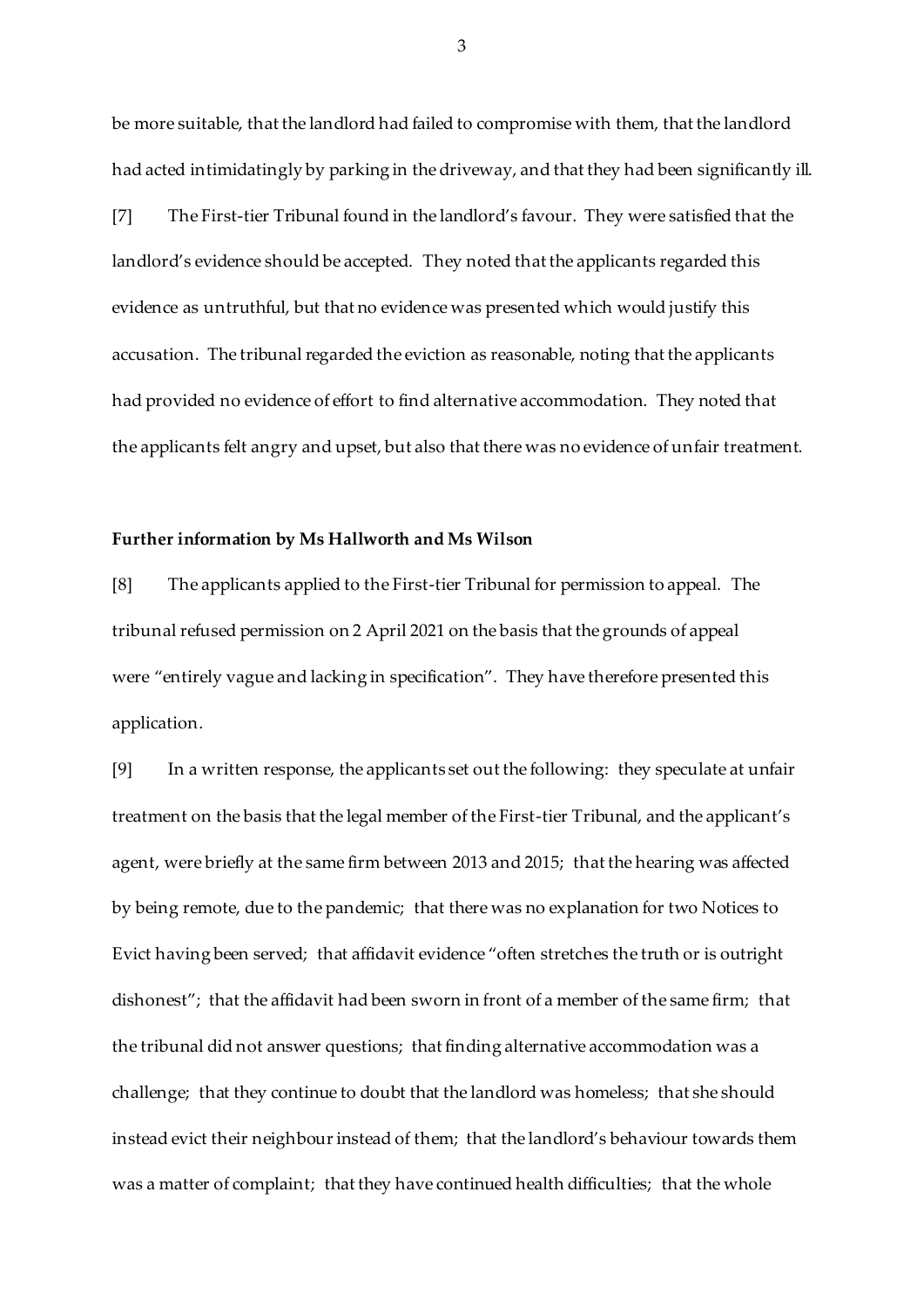procedure was "farcical, a mockery of justice", but however they "weren't and are not angry and upset at being asked to remove from the property".

#### **Decision**

[10] Permission to appeal can only be granted if there are arguable grounds of appeal. An appeal is not a re-hearing, and can only succeed if the tribunal can be shown to have erred in some manner. That means that there must be material which the appeal can consider. It is not enough that parties disagree with the decision. The Upper Tribunal cannot overturn the First-tier Tribunal's decision without material to justify doing so. It cannot simply substitute its own view. There is no such material, and accordingly permission to appeal must be refused.

[11] The First-tier Tribunal decision recorded that very little evidence was placed before them. The applicants were unable to justify their assertions that the landlord was "duplicitous", or had lied about selling her house, or was not truthful in her evidence. Doubt and assumptions cannot support a case, and cannot support an appeal. The tribunal can only act on the basis of evidence placed before them, whether documentary or oral. No error is evident in their reasoning.

[12] The landlord produced an affidavit countersigned before a solicitor. The affidavit remains evidence of what was said to the tribunal, and the fact that the solicitor witnessed that the statement was made. The affidavit does not provide a ground of appeal.

[13] The fact of two solicitors having worked in the same firm some 6 years prior does not by itself demonstrate, or even indicate, bias. It does not by itself provide a ground of appeal.

4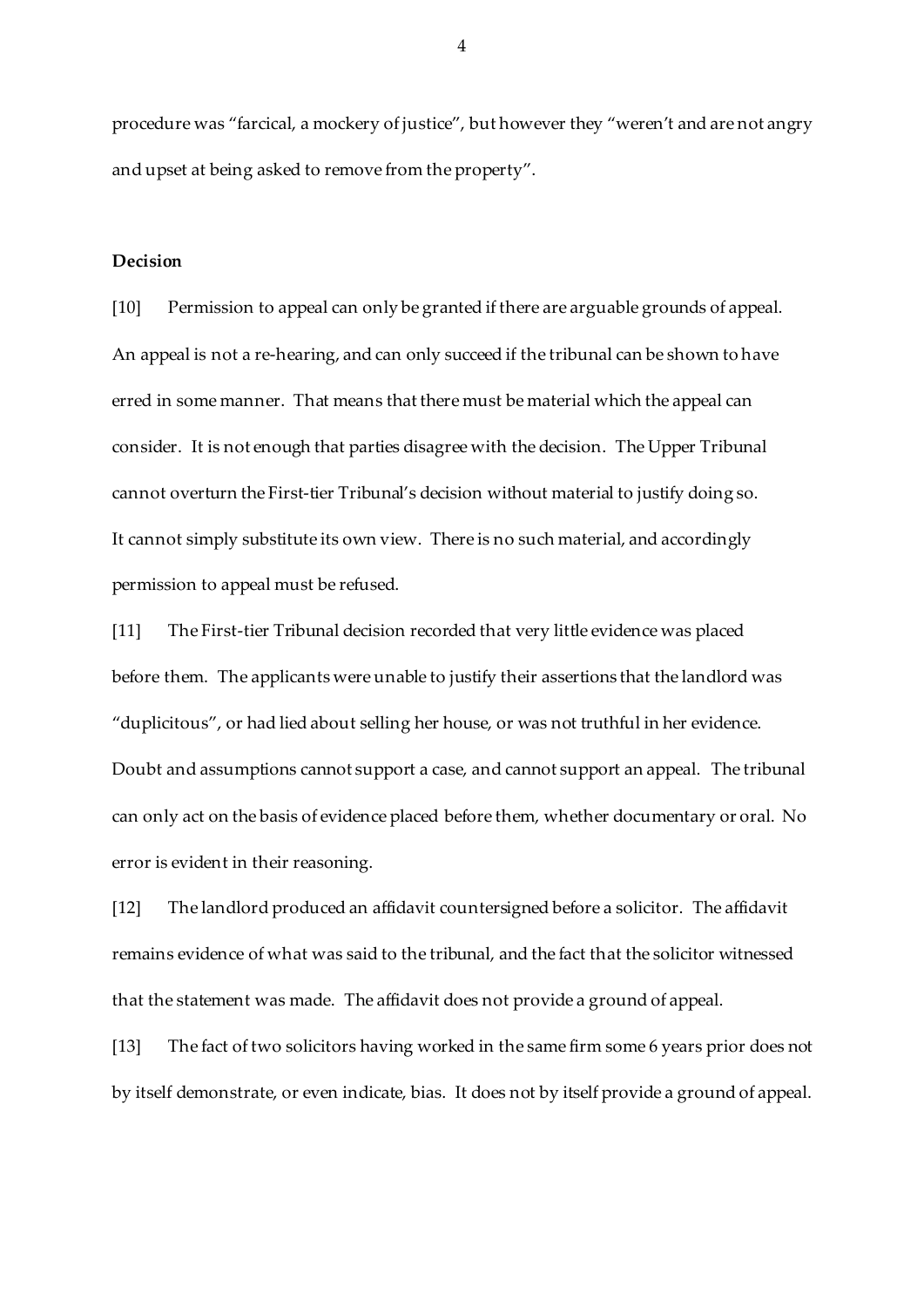[14] If the tribunal did not answer questions, that was because they were unable to do so. The function of the tribunal is to adjudicate between two parties, and they cannot become involved by advising one or other of the parties. It is not a ground of appeal.

[15] The tribunal is criticised about lack of information about the rental market. They can only consider the evidence placed before them. The tribunal record that they were not shown any information which would allow them to accept that the applicants had tried, and failed, to find alternative accommodation. The tribunal cannot be shown to have erred in that regard. It is not a ground of appeal.

[16] The applicants complain that no reason has been given for two Notices being served. There was, however, evidence that there was an error in the first Notice. In any event, there is no disadvantage to them, as the landlord founds on the second Notice, which has given the applicants further time in occupation of the property. It is not a ground of appeal.

[17] The applicants did not place medical evidence before the tribunal. They have now provided some medical evidence, in a brief letter and a photograph of medication. That is insufficient to displace the tribunal's findings that eviction was reasonable, and that the landlord's grounds had been made out. As the 2016 Act sets out, eviction must be granted unless unreasonable. The new information is not sufficient to demonstrate unreasonableness or to provide a ground of appeal.

[18] The landlord not evicting their neighbour instead of the applicants is not a ground of appeal. That is a decision for the landlord.

[19] The form of the hearing, a remote hearing in the now customary form, appears to have been unremarkable. This is now the norm, and has been accepted as a fair method of conducting a hearing. This cannot be a ground of appeal.

5